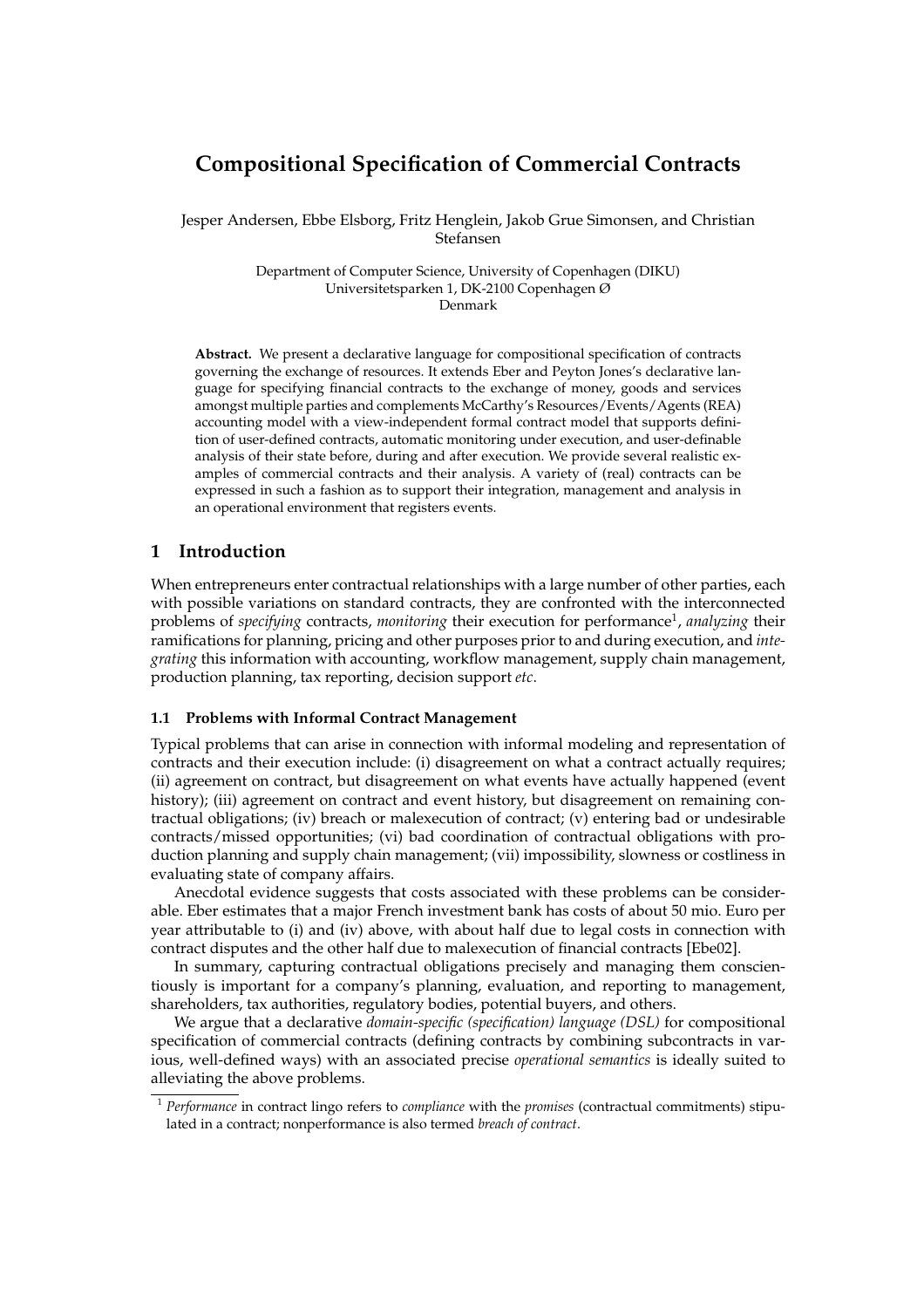# **1.2 Contributions**

We (i) extend the contract language of Peyton-Jones, Eber and Seward for two-party financial contracts in a view-independent fashion to multi-party commercial contracts with iteration and first-order recursion. They involve explicit agents and transfers of arbitrary resources (money, goods and services, or even pieces of information), not only currencies. Our contract language is stratified into a pluggable base language for atomic contracts (commitments) and a combinator language for composing commitments into structured contracts. In addition, we (ii) provide a natural contract semantics based on an inductive definition for when a trace—a finite sequence of events—constitutes a successful ("performing") completion of a contract. This induces a denotational semantics, which compositionally maps contracts to trace sets as in Hoare's Communicating Sequential Processes (CSP). We (iii) systematically develop three operational semantics in a stepwise fashion, starting from the denotational semantics: A reduction semantics with deferred matching of events to specific commitments in a contract; an eager matching semantics in which events are matched nondeterministically against commitments; and finally an eager matching semantics where an event is equipped with explicit control information that *routes* it deterministically to a particular commitment. Finally, we (iv) validate applicability of our language by encoding a variety of existing contracts in it, and illustrate analyzability of contracts by providing examples of compositional analysis.

Our work builds on a previous language design by Andersen and Elsborg [AE03] and is inspired by Peyton Jones and Eber's compositional specification of financial contracts, the REA accounting model and CSP-like process algebras. See Section 7 for a comparison with that work.

# **2 Modeling Commercial Contracts**

A *contract* is an agreement between two or more parties which creates obligations to do or not do the specific things that are the subject of that agreement. A *commercial contract* is a contract whose subject is the exchange of scarce *resources* (money, goods, and services). Examples of commercial contracts are sales orders, service agreements, and rental agreements. Adopting terminology from the REA accounting model [McC82] we shall also call obligations *commitments* and parties *agents*.

#### **2.1 Contract Patterns**

In its simplest form a contract commits two contract parties to an exchange of resources such as goods for money or services for money; that is to a pair of *transfers* of resources from one party to the other, where one transfer is in *consideration* of the other.

The sales order *template* in Figure 1 commits the two parties (seller, buyer) to a pair of transfers, of goods from seller to buyer and of money from buyer to seller. Many commercial contracts are of this simple *quid-pro-quo* kind, but far from all. Consider the legal services agreement template in Figure 2. Here commitments for rendering of a monthly legal service are *repeated*, and each monthly service consists of a standard service part and an *optional* service part. More generally, a contract may allow for *alternative* executions, any one of which satisfies the given contract.

We can discern the following basic *contract patterns* for composing commercial contracts from subcontracts (a subcontract is a contract used as part of another contract):

- **–** a *commitment* stipulates the transfer of a resource or set of resources between two parties; it constitues an *atomic contract*;
- **–** a contract may require *sequential* execution of subcontracts;
- **–** a contract may require *concurrent* execution of subcontracts, that is execution of all subcontracts, where individual commitments may be interleaved in arbitrary order;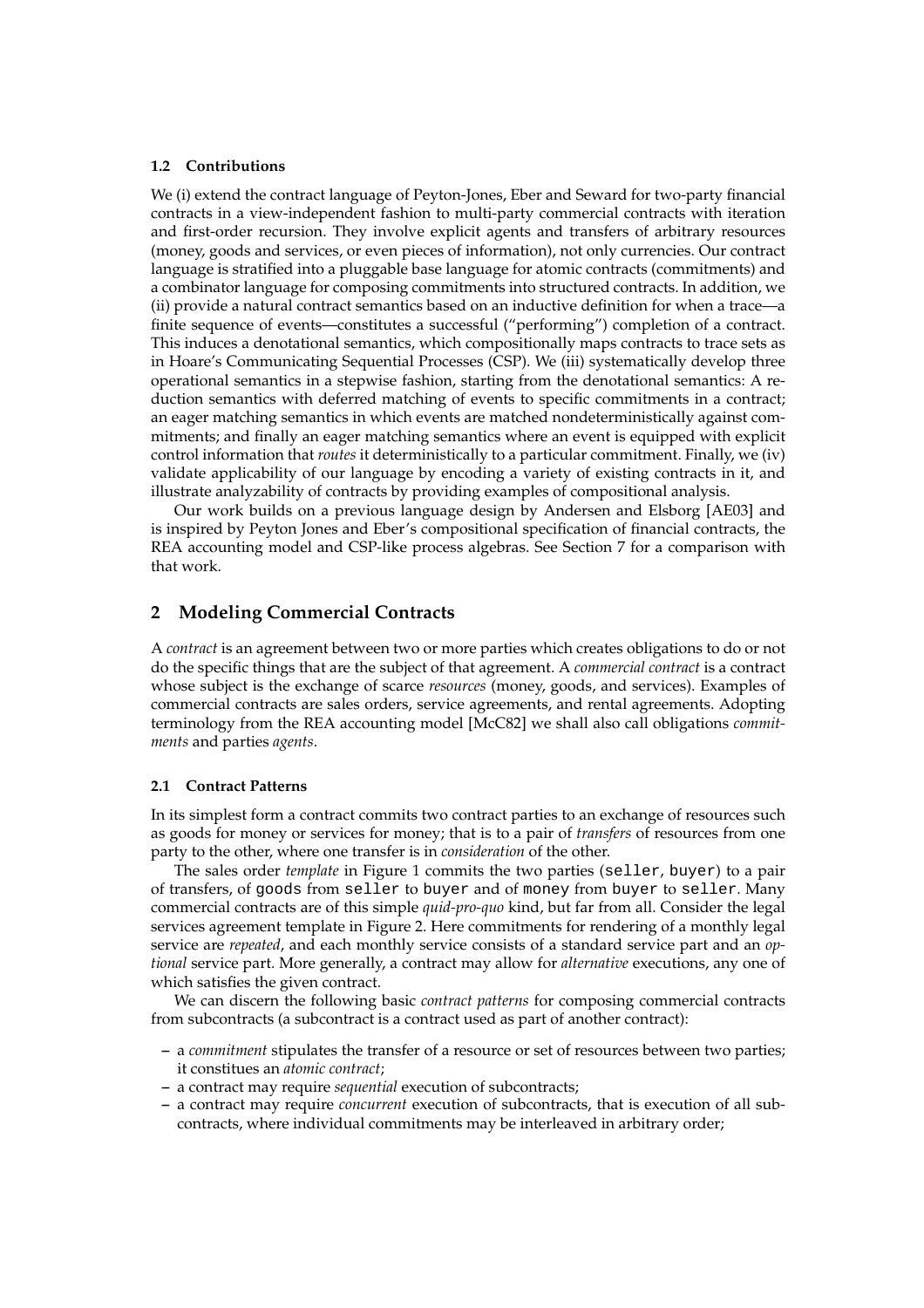- **–** a contract may require execution of one of a number of *alternative* subcontracts;
- **–** a contract may require *repeated* execution of a subcontract.

In the remainder of this paper we shall explore a declarative contract specification language based on these contract patterns.

#### **Fig. 1** Agreement to Sell Goods

**Section 1.** (Sale of goods) Seller shall sell and deliver to buyer (description of goods) no later than (date). **Section 2.** (Consideration) In consideration hereof, buyer shall pay (amount in dollars) in cash on delivery at the place where the goods are received by buyer.

**Section 3.** (Right of inspection) Buyer shall have the right to inspect the goods on arrival and, within (days) business days after delivery, buyer must give notice (detailed-claim) to seller of any claim for damages on goods.

#### **Fig. 2** Agreement to Provide Legal Services

**Section 1.** The attorney shall provide, on a non-exclusive basis, legal services up to (n) hours per month, and furthermore provide services in excess of (n) hours upon agreement.

**Section 2.** In consideration hereof, the company shall pay a monthly fee of (amount in dollars) before the 8th day of the following month and (rate) per hour for any services in excess of (n) hours 40 days after the receival of an invoice.

**Section 3.** This contract is valid 1/1-12/31, 2004.

# **3 Compositional Contract Language**

In this section we present a core contract specification language that reflects the contract composition patterns of Section 2.1. This is a cursory presentation, with no proofs given. See the technical report  $[AEH<sup>+</sup>04]$  for a full presentation.

#### **3.1 Syntax**

Our contract language  $C^{\mathcal{P}}$  is defined inductively by the inference system for deriving judgements of the forms  $\Gamma: \Delta \vdash c :$  Contract and  $\Delta \vdash D : \Gamma$ . Here  $\Gamma$  and  $\Delta$  range over maps from identifiers to *contract template types* and to *base types*, respectively. The ⊕-operator on maps is defined as follows:

$$
(m \oplus m')(x) = \begin{cases} m'(x) \text{ if } x \in \text{domain}(m')\\ m(x) \text{ otherwise} \end{cases}
$$

The language is built on top of a typed *base language* P defined by  $\Delta \vdash a : \tau$  that defines expressions denoting *agents*, *resources*, *time*, other basic types and predicates (Boolean expressions) over those. P provides the possibility of referring to *observables* [JES00,JE03]. The language is parametric in P, and we shall introduce suitable base language expressions on an *ad hoc* basis in our examples for illustrative purposes.

The language  $\mathcal{C}^{\mathcal{P}}$  is defined by the inference system in Figure 3. If judgement  $\Gamma$ ;  $\Delta \vdash c$ : Contract is derivable, we say that  $c$  is a well-defined contract given type assumptions  $\Gamma$  and ∆. Success denotes the *trivial* or *(successfully) completed* contract: it carries no obligations on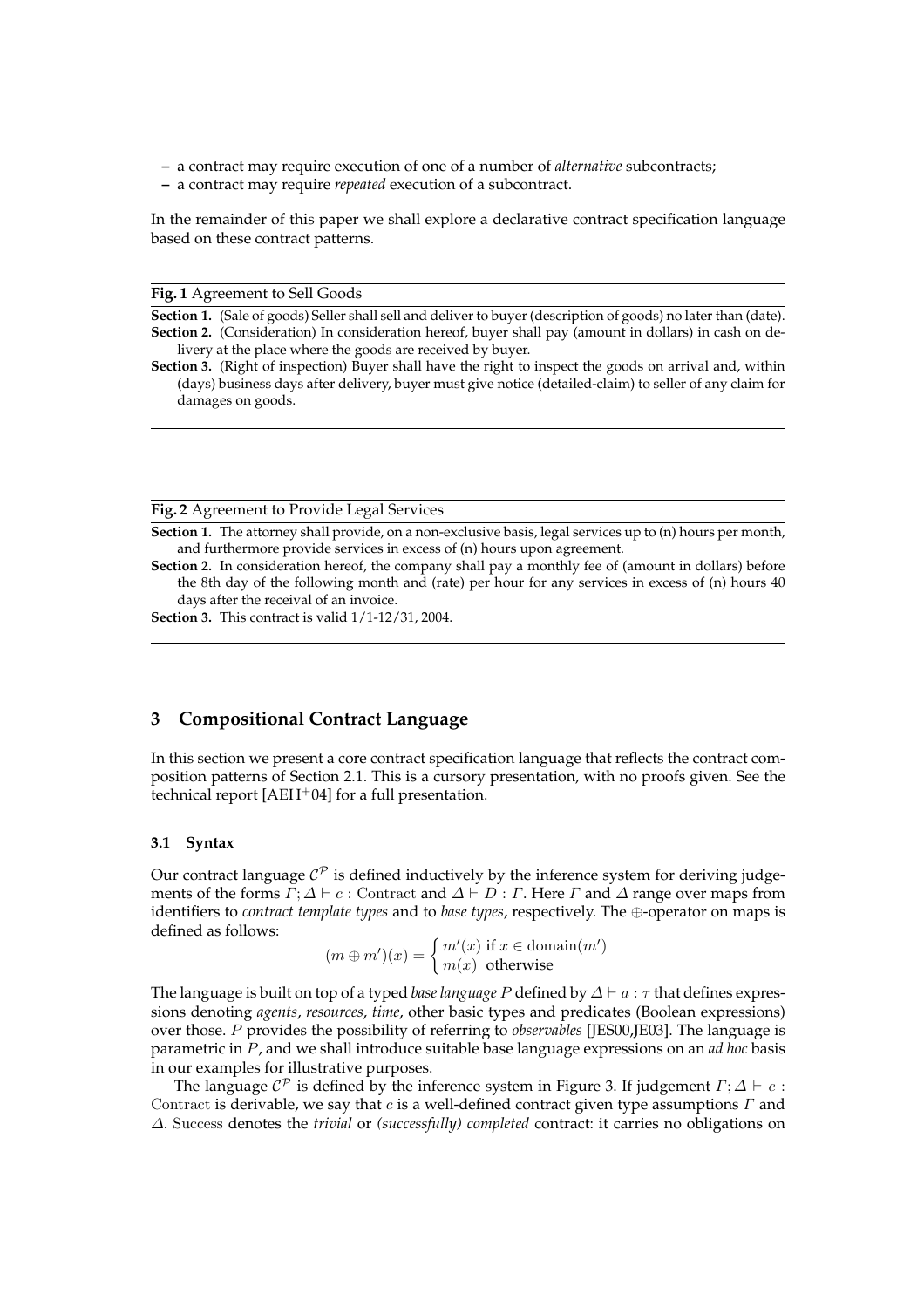| $\Gamma$ : $\Delta \vdash$ Success : Contract                                                                                                                                               | $\Gamma: \Delta \vdash \mathrm{Failure}: \mathrm{Contract}$                                                                                                                                                     |  |  |  |
|---------------------------------------------------------------------------------------------------------------------------------------------------------------------------------------------|-----------------------------------------------------------------------------------------------------------------------------------------------------------------------------------------------------------------|--|--|--|
| $\Gamma(f) = \tau \to \text{Contract } \Delta \vdash a : \tau$                                                                                                                              | $\Delta' = \Delta \oplus \{A_1 : \text{Agent}, A_2 : \text{Agent}, R : \text{Resource}, T : \text{Time}\}\$<br>$\Gamma: \Delta' \vdash c :$ Contract<br>$\Lambda' \vdash P : \text{Boolean}$                    |  |  |  |
| $\Gamma; \Delta \vdash f(\boldsymbol{a}) :$ Contract                                                                                                                                        | $\Gamma$ : $\Delta$ + transmit $(A_1, A_2, R, T   P)$ . c : Contract                                                                                                                                            |  |  |  |
| $\Gamma$ ; $\Delta \vdash c_1$ : Contract $\Gamma$ ; $\Delta \vdash c_2$ : Contract<br>$\Gamma: \Delta \vdash c_1 + c_2 :$ Contract                                                         | $\Gamma$ ; $\Delta \vdash c_1$ : Contract $\Gamma$ ; $\Delta \vdash c_2$ : Contract<br>$\Gamma: \Delta \vdash c_1 \parallel c_2$ : Contract                                                                     |  |  |  |
| $\Gamma$ : $\Delta \vdash c_1$ : Contract $\Gamma$ : $\Delta \vdash c_2$ : Contract                                                                                                         | $\Gamma = \{f_i \mapsto \tau_{i1} \times \ldots \times \tau_{in_i} \to \text{Contract}\}_{i=1}^m$<br>$\Gamma: \Delta \oplus \{X_{i1} : \tau_{i1}, \ldots, X_{in_i} : \tau_{in_i}\}\vdash c_i : \text{Contract}$ |  |  |  |
| $\Gamma$ : $\Delta \vdash c_1$ : $c_2$ : Contract                                                                                                                                           | $\Delta \vdash \{f_i[\bm{X_i}] = c_i\}_{i=1}^m : \Gamma$                                                                                                                                                        |  |  |  |
| $\Delta \vdash \{f_i[\bm{X_i}] = c_i\}_{i=1}^m : \Gamma \quad \Gamma; \Delta \vdash c : \text{Contract}$<br>$\Delta \vdash$ letrec $\{f_i[\boldsymbol{X}_i] = c_i\}_{i=1}^m$ in c: Contract |                                                                                                                                                                                                                 |  |  |  |

anybody. Failure denotes the *inconsistent* or *failed* contract; it signifies breach of contract or a contract that is impossible to fulfill. The environment  $D = \{f_i[\bm{X_i}] = c_i\}_{i=1}^m$  contains named *contract templates*. A contract template needs to be instantiated with actual arguments from the base language. The contract expression transmit( $A_1, A_2, R, T | P$ ). c represents a contract where the *commitment* transmit( $A_1, A_2, R, T \mid P$ ) must be satisfied first. Note that  $A_1, A_2, R, T$ are binding variable occurrences whose scope is P and c. The commitment must be *matched* by a *(transfer)* event  $e = \text{transmit}(a_1, a_2, r, t)$  of resource r from agent  $a_1$  to agent  $a_2$  at time t where  $P(a_1, a_2, r, t)$  holds. After matching, the residual contract is c in which  $A_1, A_2, R, T$ are bound to  $a_1, a_2, r, t$ , respectively. In this fashion, the subsequent contractual obligations expressed by c may depend on the actual values in event e. The *contract combinators*  $\cdot + \cdot, \cdot \parallel \cdot$ and  $\cdot$ : compose subcontracts according to the contract patterns we have discerned: by alternation, concurrently, and sequentially, respectively. A contract consists of a finite set of named contract templates and a contract body. Note that contract templates may be (mutually) recursive, which, in particular, lets us capture repetition of subcontracts. In the following we shall adopt the convention that  $A_1, A_2, R, T$  must not be bound in environment  $\Delta$ . If a variable from  $\Delta$  or any expression a only involving variables bound in  $\Delta$  occurs as an argument of a transmit, we interpret this as an abbreviation; e.g., transmit( $(a, A_2, R, T | P)$ ). c abbreviates transmit( $(A_1, A_2, R, T \mid P \land A_1 = a)$ ). c where  $A_1$  is a new (agent-typed) variable not bound in  $\Delta$  and different from  $A_2, R$  and T. We abbreviate transmit $(A_1, A_2, R, T | P)$ . Success to transmit( $A_1, A_2, R, T \mid P$ ). Examples encoding the contracts from Figures 1 and 2 are presented in Section 4.

#### **3.2 Event Traces and Contract Satisfaction**

A contract specifies a set of alternative performing event sequences (contract executions), each of which satisfies the obligations expressed in the contract and concludes it. In this section we make these notions precise for our language.

A *base structure* is a tuple  $(R, T, A)$  of sets of resources  $R$ , agents A and a totally ordered set  $(T, \leq_T)$  of *dates* (or *time points*), plus other sets for other types, as needed. A *(transfer) event* e is a term transmit $(a_1, a_2, r, t)$ , where  $a_1, a_2 \in A, r \in \mathcal{R}$  and  $t \in \mathcal{T}$ . An *(event) trace* s is a finite sequence of events that is chronologically ordered; that is, for  $s = e_1 \dots e_n$  the time points in  $e_1 \ldots e_n$  occur in ascending order. We adopt the following notation:  $\langle \rangle$  denotes the empty sequence; a trace consisting of a single event  $e$  is denoted by  $e$  itself; concatenation of traces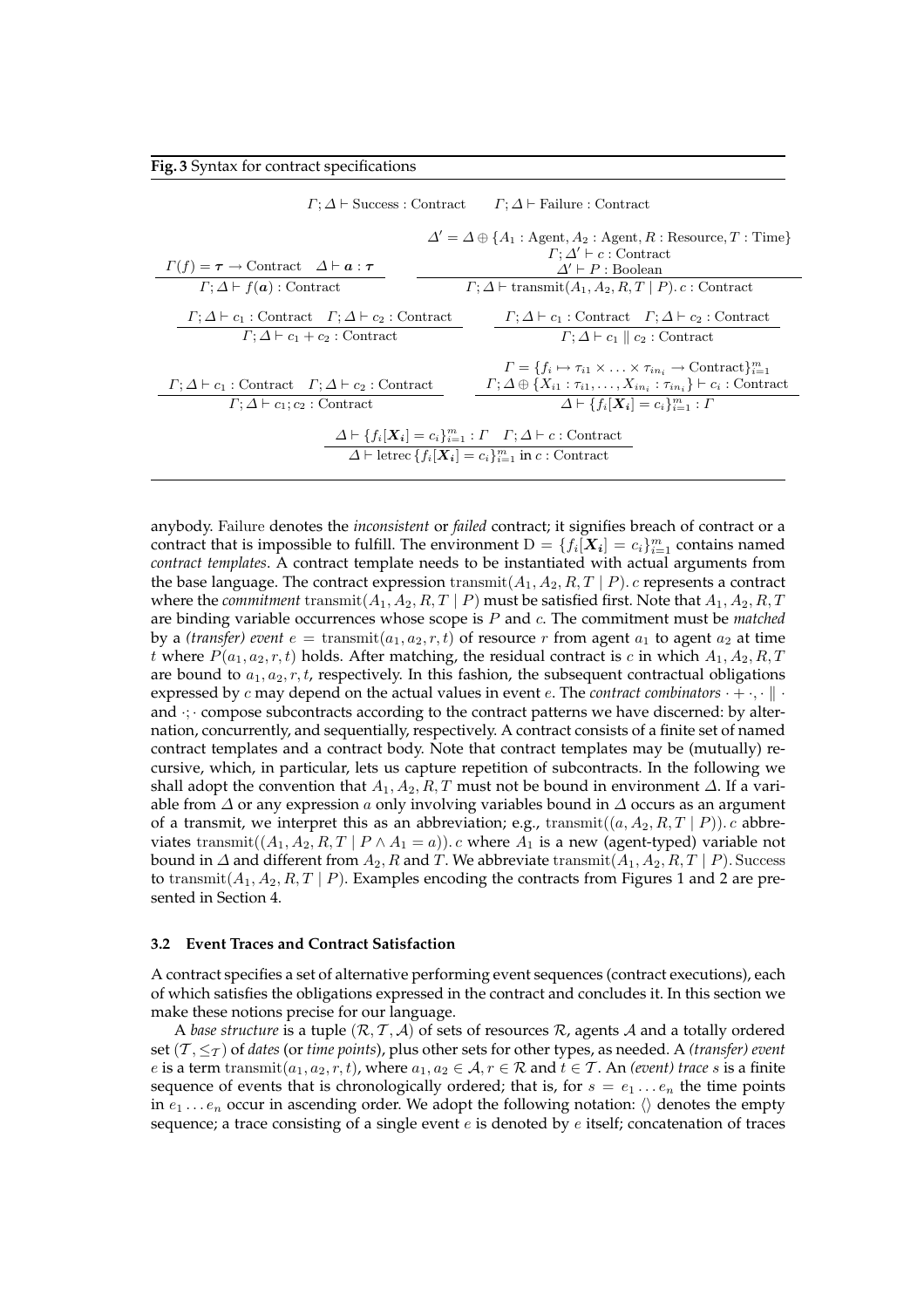$s_1$  and  $s_2$  is denoted by juxtaposition:  $s_1s_2$ ; we write  $(s_1, s_2) \rightsquigarrow s$  if s is an interleaving of the events in traces  $s_1$  and  $s_2$ ; we write X for the vector  $X_1, \ldots, X_k$  with  $k \geq 0$  and where k can be deduced from the context; we write  $P[a_1/A_1, a_2/A_2, r/R, t/T]$  and  $c[a_1/A_1, a_2/A_2, r/R, t/T]$ for *substitution* of expressions  $a_1, a_2, r, t$  for free variables  $A_1, A_2, R, T$  in Boolean expression P and contract expression c, respectively.<sup>2</sup> We are now ready to specify when a trace *satisfies* a contract, i.e. gives rise to a performing execution of the contract. This is done inductively by the inference system for judgements  $s \vdash_{\mathrm{D}}^{\delta} c$  in Figure 4, where  $\mathrm{D} = \{f_i[\bm{X_i}] = c_i\}_{i=1}^m$  is a finite set of named *contract templates* and δ is a finite set of bindings of variables to elements of the given base structure. A derivable judgement  $s \vdash_D^{\delta} c$  expresses that event sequence s satisfies—successfully executes and concludes—contract  $c$  in an environment where contract templates are defined as in D and  $\delta$  specifies to which values the base variables in c and D are bound. Conversely, if  $s \vdash_{\mathrm{D}}^{\delta} c$  is not derivable then  $s$  does not satisfy  $c$ . The premise  $\delta \models$  $P[a_1/A_1, a_2/A_2, r/R, t/T]$  in the 3d rule stipulates that  $P[a_1/A_1, a_2/A_2, r/R, t/T]$ , with free variables bound as in  $\delta$ , must be true for an event to match the corresponding commitment.

| Fig. 4 Contract satisfaction                                                                                                                                                                                |                                                                                                                                                                       |                                                             |
|-------------------------------------------------------------------------------------------------------------------------------------------------------------------------------------------------------------|-----------------------------------------------------------------------------------------------------------------------------------------------------------------------|-------------------------------------------------------------|
| $\langle \rangle \vdash_{\mathcal{D}}^{\delta}$ Success                                                                                                                                                     | $s \vdash_{\mathcal{D}}^{\delta} c[\boldsymbol{a}/\boldsymbol{X}] \quad (f[\boldsymbol{X}] = c) \in \mathcal{D}$<br>$s\vdash^{\delta}_{\mathcal{D}}f(\boldsymbol{a})$ |                                                             |
| $\delta \models P[a_1/A_1, a_2/A_2, r/R, t/T]$ $s \vdash_D^{\delta} c[a_1/A_1, a_2/A_2, r/R, t/T]$                                                                                                          |                                                                                                                                                                       |                                                             |
| transmit $(a_1, a_2, r, t)$ s $\vdash_{\mathcal{D}}^{\delta}$ transmit $((A_1, A_2, R, T   P)).$ c                                                                                                          |                                                                                                                                                                       |                                                             |
| $s_1 \vdash_{\mathcal{D}}^{\delta} c_1$ $s_2 \vdash_{\mathcal{D}}^{\delta} c_2$ $(s_1, s_2) \rightsquigarrow s$                                                                                             |                                                                                                                                                                       | $s_1 \vdash_D^{\delta} c_1 \quad s_2 \vdash_D^{\delta} c_2$ |
| $s\vdash_{\mathcal{D}}^{\delta} c_1 \parallel c_2$                                                                                                                                                          |                                                                                                                                                                       | $s_1s_2 \vdash_{\mathcal{D}}^{\delta} c_1;c_2$              |
| $\frac{s\vdash_D^{\delta} c}{s\vdash^{\delta} \text{letrec D in } c} \qquad \frac{s\vdash_D^{\delta} c_1}{s\vdash_D^{\delta} c_1 + c_2} \qquad \frac{s\vdash_D^{\delta} c_2}{s\vdash_D^{\delta} c_1 + c_2}$ |                                                                                                                                                                       | $s\vdash_{\mathcal{D}}^{\delta} c_2$                        |
|                                                                                                                                                                                                             |                                                                                                                                                                       |                                                             |

#### **3.3 Contract Monitoring by Residuation**

Extensionally, contracts classify traces (event sequences) into performing and nonperforming ones. We define the *extension* of a contract c to be the set of its performing executions:  $\mathcal{C}[[c]]^{D,\delta} =$  $\{s : s \vdash_{\mathcal{D}}^{\delta} c\}$ . We say *c denotes* a trace set S in context D,  $\delta$ , if  $\mathcal{C}[\![c]\!]^{\mathcal{D};\delta} = S$ .

We are not only interested in classifying complete event sequences once they have happened, though, but in *monitoring* contract execution as it unfolds in time under the arrival of events.

Given a trace set S denoted by a contract c and an event e, the *residuation function* ·/· captures how  $c$  can be satisfied if the first event is  $e$ . It is defined as follows:

$$
S/e = \{s' \mid \exists s \in S : es' = s\}
$$

Conceptually, we can map contracts to trace sets and use the residuation function to monitor contract execution as follows:

 $2$  We have not specified a particular language of Boolean expressions; we only require that it has a well-defined notion of substitution.

<sup>&</sup>lt;sup>3</sup> A variant of  $\mathcal{C}[[c]]^{D;\delta}$  can be characterized compositionally, yielding a *denotational* semantics; see  $[AEH^+04]$ .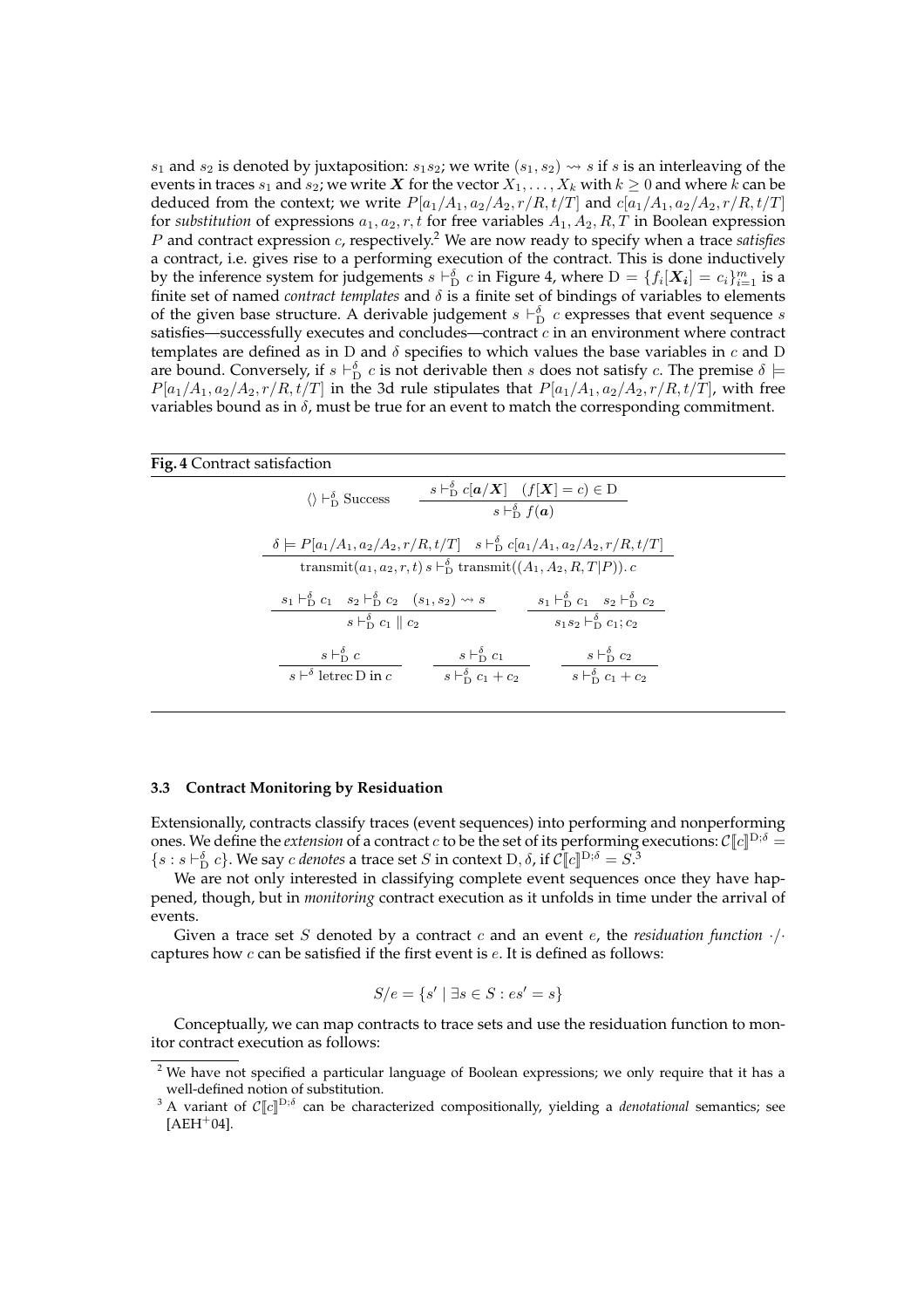- 1. Map a given contract  $c_0$  to the trace set  $S_0$  that it denotes. If  $S_0 = \emptyset$ , stop and output "inconsistent".
- 2. For  $i = 0, 1, \ldots$  do:

Receive message  $e_i$ .

- (a) If  $e_i$  is a transfer event, compute  $S_{i+1} = S_i/e_i$ . If  $S_{i+1} = \emptyset$ , stop and output "breach of contract"; otherwise continue.
- (b) If  $e_i$  is a "terminate contract" message, check whether  $\langle \rangle \in S_i$ . If so, all obligations have been fulfilled and the contract can be terminated. Stop and output "successfully completed". If  $\langle \rangle \not\in S_i$ , output "cannot be terminated now", let  $S_{i+1} = S_i$  and continue to receive messages.

To make the conceptual algorithm for contract life cycle monitoring from Section 3.3 *operational*, we need to represent the residual trace sets and provide methods for deciding tests for emptiness and failure. In particular, we would like to use contracts as representations for trace sets. Not all trace sets are denotable by contracts, however. In particular, given a contract c that denotes a trace set  $S_c$  it is not *a priori* clear whether  $S_c/e$  is denotable by a contract  $c'$ . If it is, we call c 0 the *residual contract of* c *after* e.

# **3.4 Nullable and Guarded Contracts**

In this section we characterize *nullability* of a contract and introduce *guarding*, which is a sufficient condition on contracts for ensuring that residuation can be performed by reduction on contracts.

#### **Fig. 5** Nullable contracts

|                             | $D \vdash c$ nullable $(f[X] = c) \in D$<br>$D \vdash f(a)$ nullable               | $D \vdash c$ nullable<br>$D \vdash c + c'$ nullable |  | $D \vdash c'$ nullable<br>$D \vdash c + c'$ nullable                      |
|-----------------------------|------------------------------------------------------------------------------------|-----------------------------------------------------|--|---------------------------------------------------------------------------|
| $D \vdash$ Success nullable | $D \vdash c$ nullable $D \vdash c'$ nullable<br>$D \vdash c \parallel c'$ nullable |                                                     |  | $D \vdash c$ nullable $D \vdash c'$ nullable<br>$D \vdash c; c'$ nullable |

Let us write  $D \models c$  nullable if  $\langle \rangle \in C[[c]]^{D;\delta}$  for all  $\delta$ . We call such a contract *nullable* (or *terminable*): it can be concluded successfully, but may possibly also be continued. E.g., the contract Success + transmit( $a_1, a_2, r, t|P$ ) is nullable, as it may be concluded successfully (left choice). Note however, that it may also be continued (right choice). It is easy to see that nullability is independent of  $\delta$ :  $\langle \rangle \in C[[c]]^{D;\delta}$  for some  $\delta$  if and only if  $\langle \rangle \in C[[c]]^{D;\delta'}$  for any other  $\delta'$ . Deciding nullability is required to implement Step 2b in contract monitoring. The following proposition expresses that nullability is characterized by the inference system in Figure 5.

#### **Proposition 1.**  $D \models c$  nullable  $\Longleftrightarrow D \vdash c$  nullable

A contract *c* is *(hereditarily)* guarded in context D if  $D \vdash c$  guarded is derivable from Figure 6; intuitively, guardedness ensures that in a contract with mutual recursion, we do not have (mutual) recursions such as  $\{f[\mathbf{X}] = g[\mathbf{X}], g[\mathbf{X}] = f[\mathbf{X}]\}$  that cause the residuation algorithm to loop infinitely.

#### **3.5 Operational Semantics I: Deferred Matching**

Residuation on trace sets tells us how to maintain the trace set under arrival of events. In this section we present a *reduction semantics* for contracts, which lifts residuation on trace sets to contracts and thus provides a *monitoring semantics* for contract execution.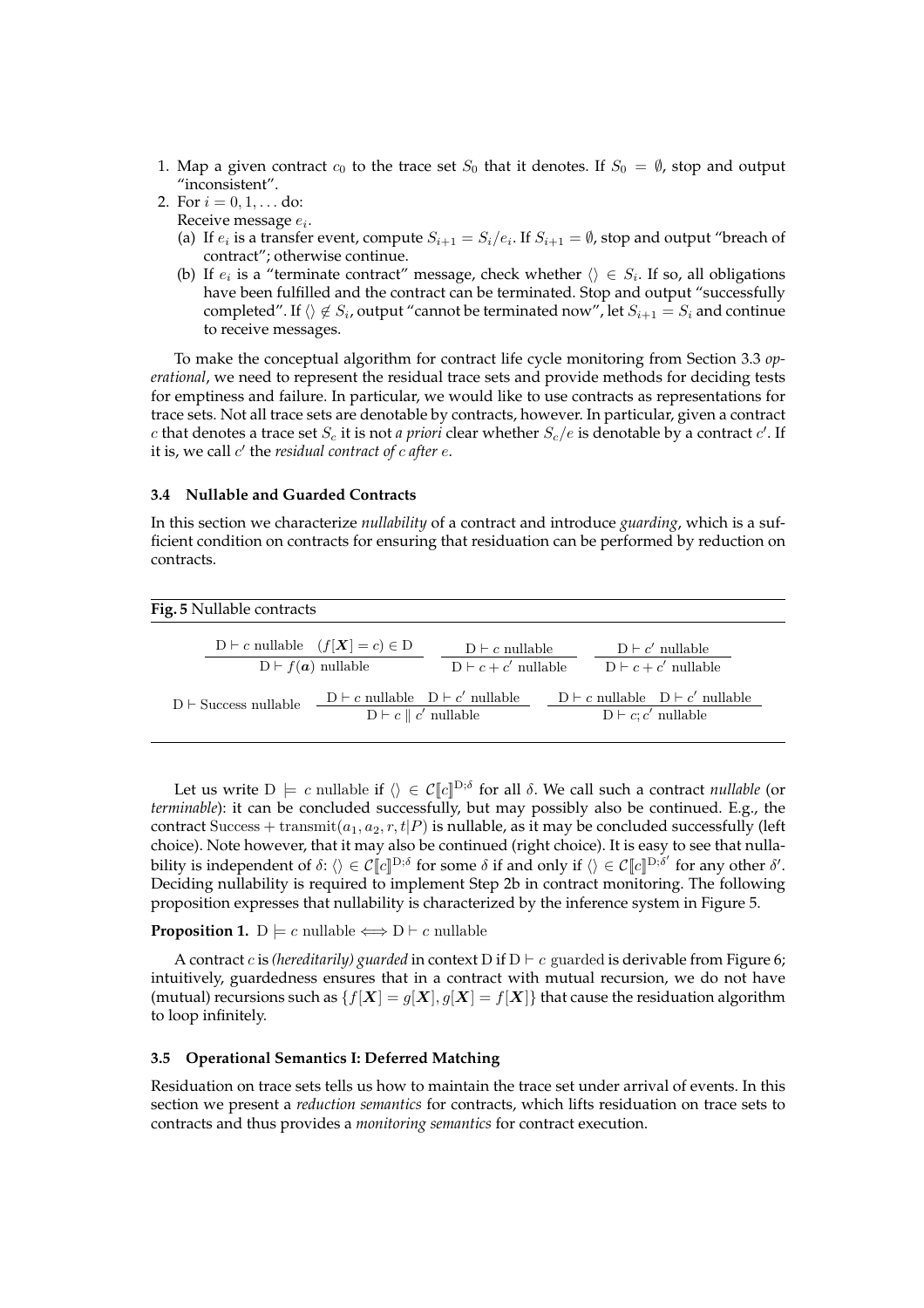| $D \vdash$ Success guarded                                                               | $D \vdash$ Failure guarded                                         |  |  |  |  |
|------------------------------------------------------------------------------------------|--------------------------------------------------------------------|--|--|--|--|
| $D \vdash \text{transmit}(\boldsymbol{X} \mid P)$ . c guarded                            | $D \vdash c$ guarded $(f[X] = c) \in D$<br>$D \vdash f(a)$ guarded |  |  |  |  |
| $D \vdash c$ guarded $D \vdash c'$ guarded<br>$D \vdash c$ guarded $D \vdash c'$ guarded |                                                                    |  |  |  |  |
| $D \vdash c + c'$ guarded<br>$D \vdash c \parallel c'$ guarded                           |                                                                    |  |  |  |  |
| $D \vdash c$ guarded $D \vdash c'$ guarded<br>$D \vdash c; c'$ guarded                   |                                                                    |  |  |  |  |

### **Fig. 7** Deterministic reduction (delayed matching)

L

| $D, \delta \vdash_D$ Success $\xrightarrow{e}$ Failure                                                                                                         | $D, \delta \vdash_D$ Failure $\stackrel{e}{\longrightarrow}$ Failure                                                                                                        |
|----------------------------------------------------------------------------------------------------------------------------------------------------------------|-----------------------------------------------------------------------------------------------------------------------------------------------------------------------------|
| $\delta = P a/X $                                                                                                                                              | $\delta \not\models P[a/X]$                                                                                                                                                 |
| $D, \delta \vdash_D \text{transmit}(\boldsymbol{X}   P) \ldotp c \stackrel{\text{transmit}(\boldsymbol{a})}{\longrightarrow} c[\boldsymbol{a}/\boldsymbol{X}]$ | $D, \delta \vdash_D \text{transmit}(\boldsymbol{X}   P) \ldotp c \stackrel{\text{transmit}(\boldsymbol{a})}{\longrightarrow} \text{Failure}$                                |
| $D, \delta \vdash_D c[a/X] \stackrel{e}{\longrightarrow} c' \quad (f[X] = c) \in D$                                                                            | $D, \delta \vdash_D c \stackrel{e}{\longrightarrow} d \quad D, \delta \vdash_D c' \stackrel{e}{\longrightarrow} d'$                                                         |
| $D, \delta \vdash_D f(a) \xrightarrow{e} c'$                                                                                                                   | $D, \delta \vdash_{D} c + c' \xrightarrow{e} d + d'$                                                                                                                        |
| $D, \delta \vdash_D c \stackrel{e}{\longrightarrow} d$ $D, \delta \vdash_D c' \stackrel{e}{\longrightarrow} d'$                                                | $D \vdash c$ nullable $D, \delta \vdash_D c \stackrel{e}{\longrightarrow} d$ $D, \delta \vdash_D c' \stackrel{e}{\longrightarrow} d'$                                       |
| $D, \delta \vdash_D c \parallel c' \stackrel{e}{\longrightarrow} c \parallel d' + d \parallel c'$                                                              | $D, \delta \vdash_{D} c; c' \stackrel{e}{\longrightarrow} d; c' + d'$                                                                                                       |
| $D \not\vdash c$ nullable $D, \delta \vdash_D c \stackrel{e}{\longrightarrow} d$<br>$D, \delta \vdash_D c; c' \stackrel{e}{\longrightarrow} d; c'$             | $D, \delta \vdash_{D} c \stackrel{e}{\longrightarrow} c'$<br>$\delta \vdash_D \text{letrec } D \text{ in } c \stackrel{e}{\longrightarrow} \text{letrec } D \text{ in } c'$ |

The ability of representing residual contract obligations of a partially executed contract and thus any state of a contract as a *bona fide* contract carries the advantage that any analysis that is performed on "original" contracts automatically extends to partially executed contracts as well. E.g., an investment bank that applies valuations to financial contracts before offering them to customers can apply their valuations to their portfolio of contracts under execution; e.g., to analyze its risk exposure under current market conditions.

The reduction semantics is presented in Figure 7. The basic *matching rule* is

$$
\frac{\delta \models P[\mathbf{a}/\mathbf{X}]}{\mathrm{D}, \delta \vdash_D \text{transmit}(\mathbf{X}|P). c^{\text{transmit}(\mathbf{a})} c[\mathbf{a}/\mathbf{X}]}.
$$

It *matches* an event with a specific commitment in a contract. There may be multiple commitments in a contract that match the same event. The semantics captures the possibilities of matching an event against multiple commitments by applying all possible reductions in alternatives and concurrent contract forms and forming the sum of their possible outcomes (some of which may actually be Failure).

The rule

$$
\frac{D, \delta \vdash_D c \xrightarrow{e} d \quad D, \delta \vdash_D c' \xrightarrow{e} d'}{D, \delta \vdash_D c + c' \xrightarrow{e} d + d'}
$$

thus reduces both alternatives c and  $c'$  and then forms the sum of their respective results d, d'.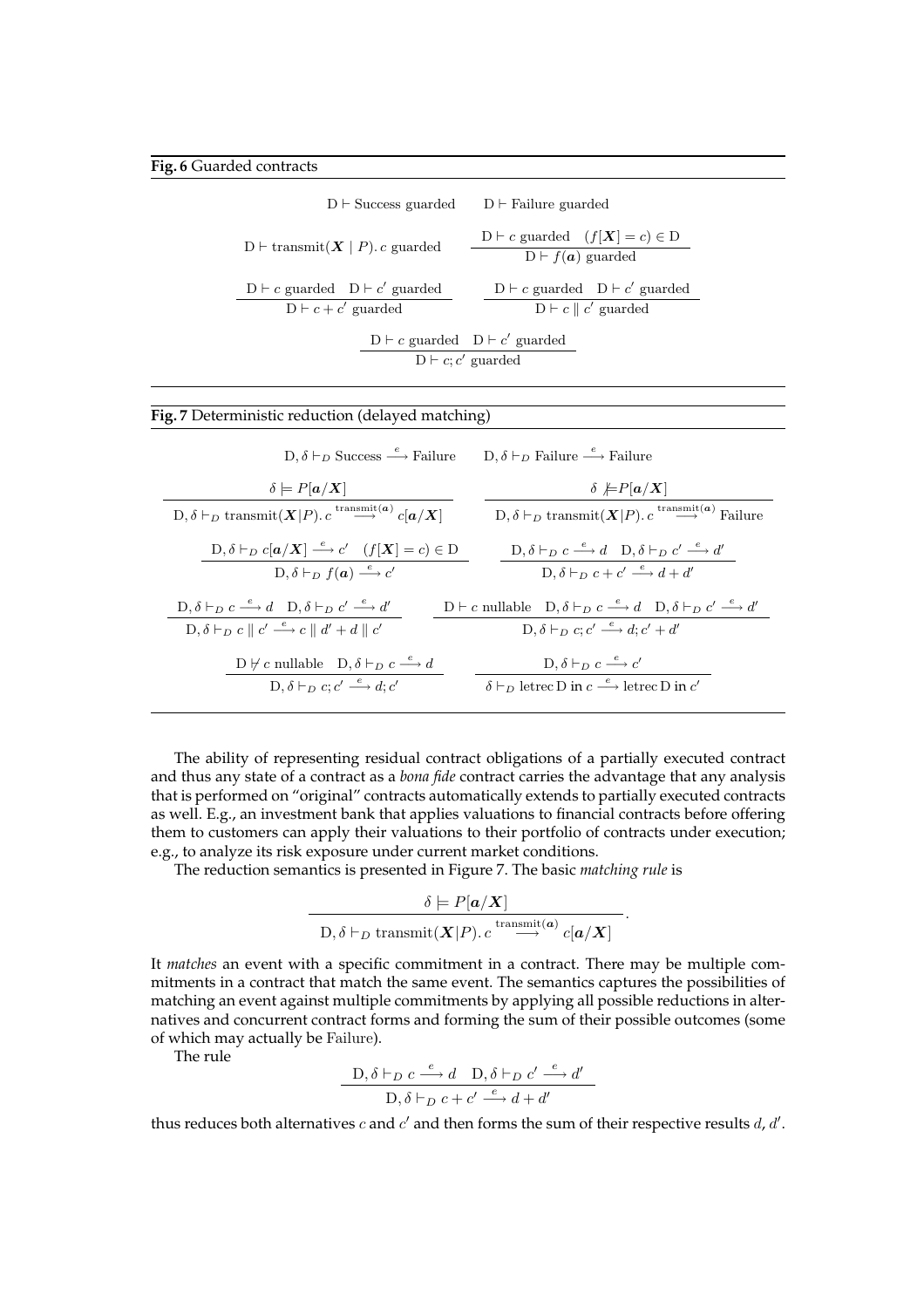Finally, the rule

$$
\frac{\mathcal{D} \vdash c \text{ nullable } \mathcal{D}, \delta \vdash_{D} c \xrightarrow{e} d \mathcal{D}, \delta \vdash_{D} c' \xrightarrow{e} d'}{\mathcal{D}, \delta \vdash_{D} c; c' \xrightarrow{e} d; c' + d'}
$$

captures that e can be matched in c or, if c is nullable, in c'. Note that, if c is not nullable, e can only be matched in  $c$ , not  $c'$ , as expressed by the rule

$$
\frac{D \not\vdash c \text{ nullable } D, \delta \vdash_D c \xrightarrow{e} d}{D, \delta \vdash_D c; c' \xrightarrow{e} d; c'}
$$

.

In this fashion the semantics keeps track of the results of all possible matches in a reduction sequence as explicit *alternatives* (summands) and *defers* the decision as to *which specific* commitment is matched by a particular event during contract exectution until the very end: By selecting a particular summand in a residual contract after a number of reduction steps that represents Success (and the contract is thus terminable) a particular set of matching decisions is chosen *ex post*. As presented, the reduction semantics gives rise to an implementation in which the multiple reducts of previous reduction steps are reduced in parallel, since they are represented as summands in a single contract, and the rule for reduction of sums reduces both summands. It is relatively straightforward to turn this into a backtracking semantics by an asymmetric reduction rule for sums, which delays reduction of the right summand.

Guardedness is key to ensuring termination of contract residuation and thus that every (guarded) contract has a residual contract under any event in the reduction semantics of Figure 7.

**Theorem 1.** If  $c \in C^{\mathcal{P}}$  is guarded then for each event e there exists a unique  $c' \in C^{\mathcal{P}}$  such that  $D, \delta \vdash_D c \stackrel{e}{\longrightarrow} c'.$  Furthermore, we have that  $c'$  is guarded and  $D, \delta \models c/e = c'$ , which means  $\mathcal{C}[[c]]^{\text{D};\delta}/e = \mathcal{C}[[c']^{\text{D};\delta}.$ 

Using this reduction semantics we can turn our conceptual contract monitoring algorithm into a real algorithm.

Proposition 1 provides a syntactic characterization of nullability, which can easily (not trivially) be turned into an algorithm. Inconsistency—whether a contract denotes the empty trace set or not—is not treated here; see the full report  $[AEH^+04]$ .

#### **3.6 Operational Semantics II: Eager Matching**

The deferred matching semantics of Figure 7 is flexible and faithful to the natural notion of contract satisfaction as defined in Figure 4. But from an accounting practice point of view it is weird because matching decisions are deferred. In bookkeeping standard *modus operandi* is that events are matched against specific commitments *eagerly*; that is online, as events arrive.<sup>4</sup>

We shall turn the deferred matching semantics of Figure 7 into an eager matching semantics (Figure 8). The idea is simple: Represent here-and-now choices as alternative *rules* (meta-level) as opposed to alternative contracts (object level). Specifically, we split the rules for reducing alternatives and concurrent subcontracts into multiple rules, and we capture the possibility of reducing in the second component of a sequential contract by adding  $\tau$ transitions, which "spontaneously" (without a driving external event) reduce a contract of the form Success;  $c$  to  $c$ . For this to be sufficient we have to make sure that a nullable contract indeed can be reduced to Success, not just a contract that is *equivalent* with Success, such as Success  $\parallel$  Success. This is done by ensuring that  $\tau$ -transitions are strong enough to guarantee reduction to Success as required.

<sup>&</sup>lt;sup>4</sup> There are standard accounting practices for changing such decisions, but both default and standard conceptual model are that matching decisions are made as early as possible. In general, it seems representing and deferring choices and applying *hypothetical* reasoning to them appears to be a rather unusual phenomenon in accounting.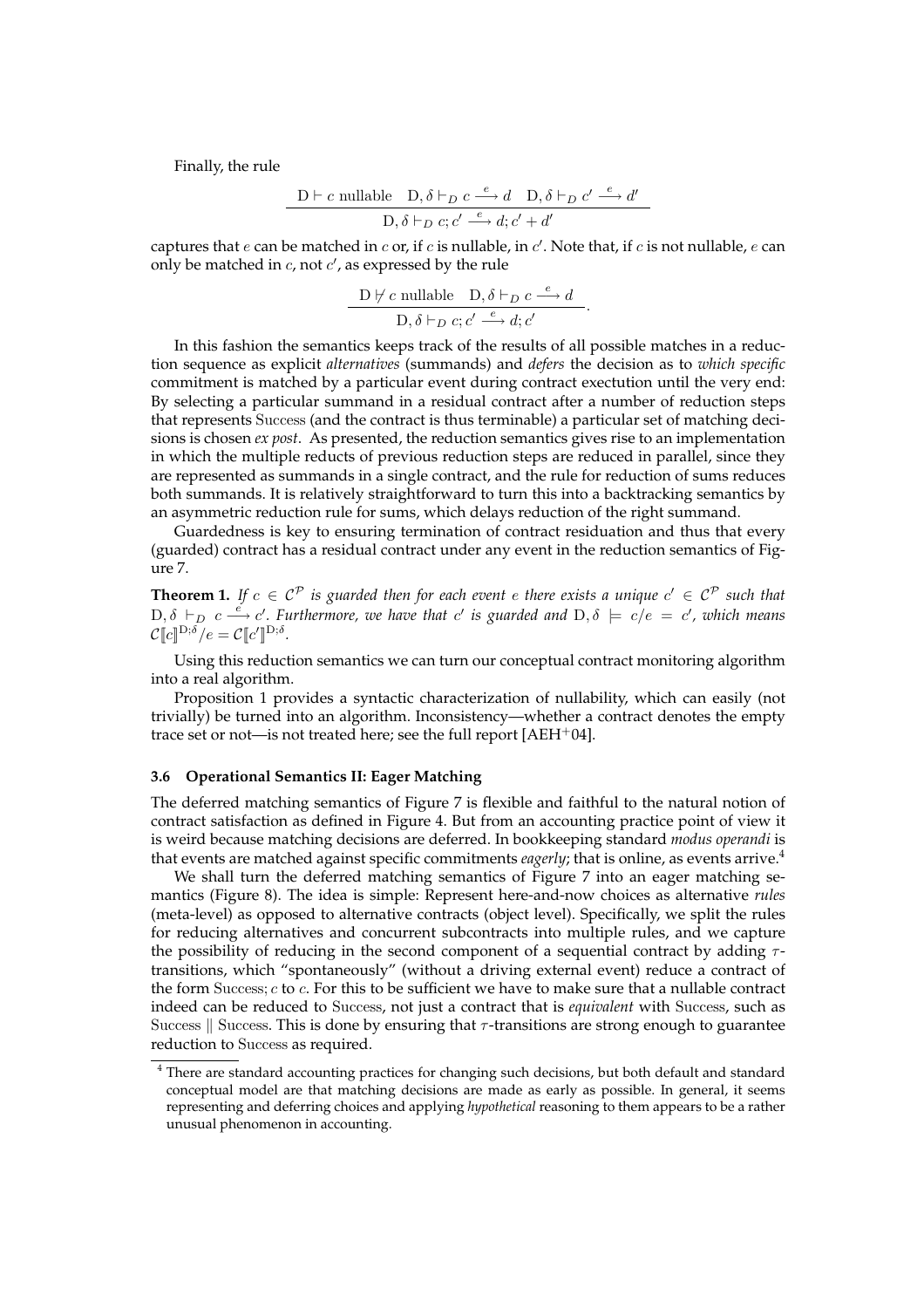| Fig. 8 Nondeterministic reduction (eager matching) |  |  |  |  |  |  |  |
|----------------------------------------------------|--|--|--|--|--|--|--|
|----------------------------------------------------|--|--|--|--|--|--|--|

| $D, \delta \vdash_N$ Success $\xrightarrow{e}$ Failure $D, \delta \vdash_N$ Failure $\xrightarrow{e}$ Failure                                                                                                                                     |                                                                                                                                |
|---------------------------------------------------------------------------------------------------------------------------------------------------------------------------------------------------------------------------------------------------|--------------------------------------------------------------------------------------------------------------------------------|
| $\delta = P[a/X]$                                                                                                                                                                                                                                 | $\delta \not\models P[a/X]$                                                                                                    |
| $D, \delta \vdash_N \text{transmit}(X \mid P) \text{ . } c \stackrel{\text{transmit}(a)}{\longrightarrow} c[a/X]$ $D, \delta \vdash_N \text{transmit}(X \mid P) \text{ . } c \stackrel{\text{transmit}(a)}{\longrightarrow}$                      | $\operatorname{Failure}$                                                                                                       |
| $(f[X] = c) \in D$<br>$D, \delta \vdash_N f(a) \stackrel{\tau}{\longrightarrow} c[a/X]$                                                                                                                                                           | $D, \delta \vdash_N c + c' \stackrel{\tau}{\longrightarrow} c$ $D, \delta \vdash_N c + c' \stackrel{\tau}{\longrightarrow} c'$ |
| $D, \delta \vdash_N c \stackrel{\lambda}{\longrightarrow} d$                                                                                                                                                                                      | $D, \delta \vdash_N c' \stackrel{\lambda}{\longrightarrow} d'$                                                                 |
| $D, \delta \vdash_N c \parallel c' \stackrel{\lambda}{\longrightarrow} d \parallel c'$                                                                                                                                                            | D, $\delta \vdash_N c \parallel c' \stackrel{\lambda}{\longrightarrow} c \parallel d'$                                         |
| $D, \delta \vdash_N \text{Success} \parallel c \stackrel{\tau}{\longrightarrow} c$ $D, \delta \vdash_N c \parallel \text{Success} \stackrel{\tau}{\longrightarrow} c$ $D, \delta \vdash_N \text{Success}; c' \stackrel{\tau}{\longrightarrow} c'$ |                                                                                                                                |
| $D, \delta \vdash_N c \stackrel{\lambda}{\longrightarrow} d$                                                                                                                                                                                      | $D, \delta \vdash_N c \stackrel{e}{\longrightarrow} c'$                                                                        |
| $D, \delta \vdash_N c; c' \stackrel{\lambda}{\longrightarrow} d; c'$                                                                                                                                                                              | $\delta \vdash_N \text{letrec D in } c \stackrel{e}{\longrightarrow} \text{letrec D in } c'$                                   |

Based on these considerations we arrive at the reduction semantics in Figure 8, where meta-variable  $\lambda$  ranges over events e and the internal event  $\tau$ . Note that it is nondeterministic and not even confluent: A contract  $c$  can be reduced to two different contracts by the same event. Consider e.g.,  $c = a; b + a; b'$  where  $a, b, b'$  are commitments with suitable D,  $\delta$ , no two of which match the same event. For event e matching a we have  $D, \delta \vdash_N c \stackrel{e}{\longrightarrow} b$  and  $D, \delta \vdash_N c \stackrel{e}{\longrightarrow} b'$ , but neither b nor b' can be reduced to Success or any other contract by the same event sequence. In reducing  $c$  we have not only resolved it against  $e$ , but also made a *decision*: whether to apply it to the first alternative of c or to the second. Technically, the reduction semantics is not closed under residuation: Given  $c$  and  $e$  it is not always possible to find c' such that  $D, \delta \vdash_N c \stackrel{e}{\longrightarrow} c'$  and  $D, \delta \models c/e = c'$ . It is sound, however, in the sense that the reduct always denotes a subset of the residual trace set:

**Proposition 2.** 1. If  $D, \delta \vdash_N c \stackrel{e}{\longrightarrow} c'$  then  $D, \delta \models c' \subseteq c/e$ . 2. If  $D, \delta \vdash_N c \stackrel{\tau}{\longrightarrow} c'$  then  $D, \delta \models c' \subseteq c$ .

Even though individual eager reductions do not preserve residuation, the set of all reductions does so:

**Proposition 3.** If  $D, \delta \vdash_D c \stackrel{e}{\longrightarrow} c'$  then there exist contracts  $c_1, \ldots, c_n$  for some  $n \geq 1$  such that  $D, \delta \vdash_N c \xrightarrow{r*} c''_i \xrightarrow{e} c_i$  for all  $i = 1 \ldots n$  and  $D, \delta \models c' \subseteq \sum_{i=1}^n c_i$ . The notation ·  $\xrightarrow{r*}$  · indicates *any number*  $\geq 0$  *of*  $\tau$ -transitions.

As a corollary, Propositions 2 and 3 combined yield that the object-level nondeterminism (expressed as contract alternatives) in the deferred matching semantics is faithfully reflected in the meta-level nondeterminism (expressed as multiple applicable rules) of the eager matching semantics.

#### **3.7 Operational Semantics III: Eager Matching with Explicit Routing**

Consider the following execution model for contracts: Two or more parties each have a copy of the contract they have previously agreed upon and monitor its execution under the arrival of events. Even though they agree on prior contract state and the next event, the parties may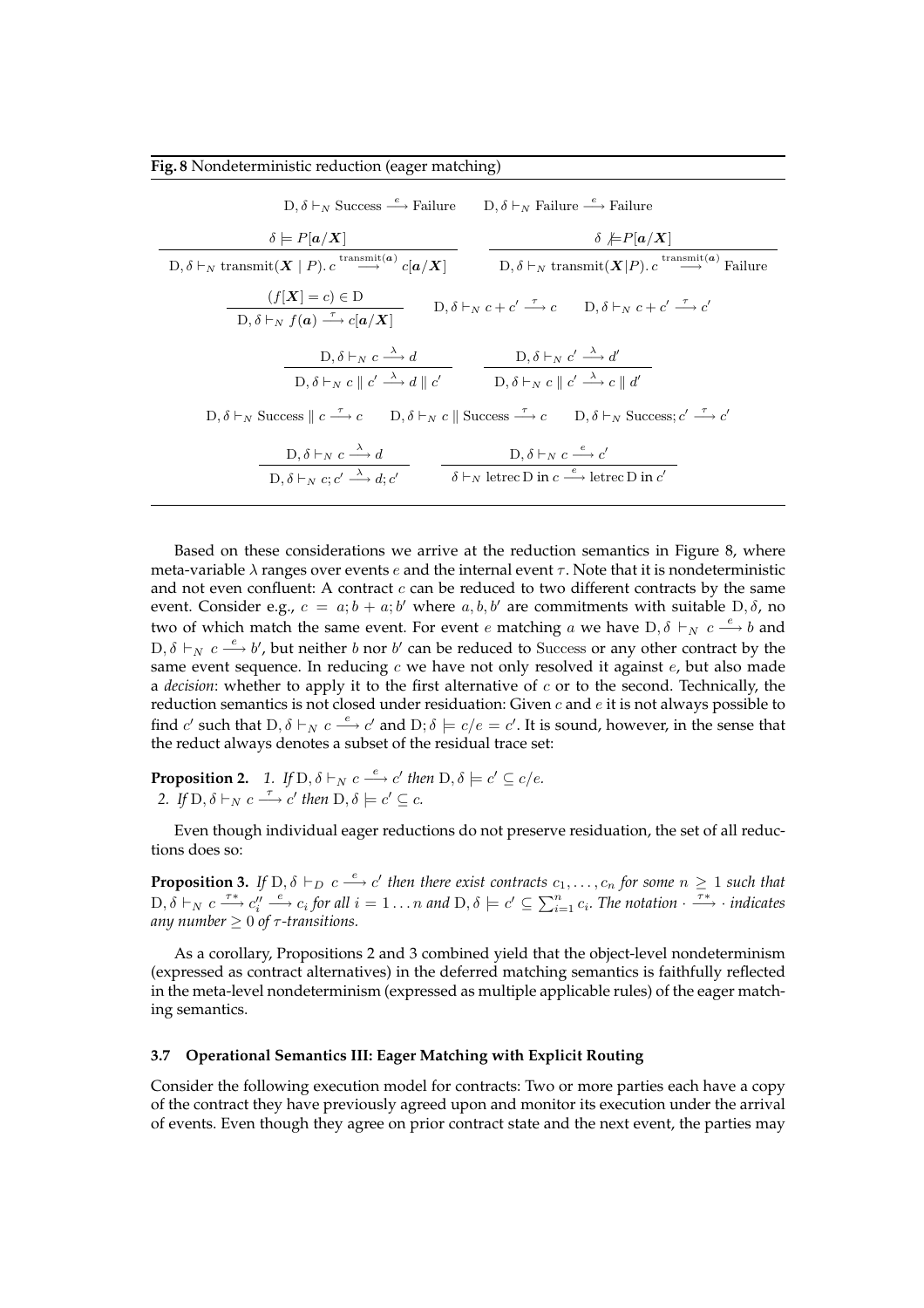arrive at different residual contracts and thus different expectations as to the future events allowed under the contract. This is because of nondeterminacy in contract execution with eager matching; e.g., a payment of \$50 may match multiple payment commitments, and the parties may make different matches. We can remedy this by making *control* of contract reduction with eager matching explicit in order to make reduction deterministic: events are accompanied by control information that unambiguously prescribes how a contract is to be reduced. In this fashion parties that agree on what events have happened and on their associated control information, will reduce their contract identically. See the full technical report for details  $[AEH<sup>+</sup>04]$ .

# **4 Example Contracts**

For the purpose of demonstration we will afford ourselves a fairly advanced predicate language with basic arithmetic, logical connectives, lists and basic functions. The syntax is standard and straightforward, and the details will be obvious from the examples.

Consider the validity period specified in Section 3 of the Agreement to Provide Legal Services (Figure 2). Taken literally, it would imply, that the attorney shall render services in the month of December, but receive no fee in consideration since January 2005 is outside the validity period. Surely, this is not the intention; in fact, consideration will defeat most deadlines as is clearly the intent here. In the coding of the Agreement to Provide Legal Services the expiration date end has to be pushed down on all transmits despite its global nature to make sure that consideration would not be cut off.

The Agreement to Provide Legal Services fails to specify who decides if legal services should be rendered. In the coding it is simply assumed that the attorney is the initiator and that all services rendered over a month can be modelled as one event. Furthermore, the attorney is assumed to give the notice nowork if no work was done for the past month. This is an artifact introduced to guard the recursive call to legal.

**Fig. 9** Software Development Agreement

- **Section 1.** The Developer shall develop software as described in Exhibit A (Requirements Specification) according the schedule set forth in Exhibit B (Project Schedule and Deliverables). Specifically, the Developer shall be responsible for the timely completion of the deliverables identified in Exhibit B.
- **Section 2.** The Client shall provide written approval upon the completion of each deliverable identified in Exhibit B.
- **Section 3.** In the event of any delay by the Client, all the Developer's remaining deadlines shall be extended by the greater of the two following: (i) five working days, (ii) two times the delay induced by the Client. The Client's deadlines shall be unchanged.

**Section 4.** In consideration of services rendered the Client shall pay USD \$100.000 due on 7/1.

- **Section 5.** If the Client wishes to add to the order, or if upon written approval of a deliverable, the Client wishes to make modifications to the deliverable, the Client and the Developer shall enter into a Change Order. Upon mutual agreement the Change Order shall be attached to this contract.
- **Section 6.** The Developer shall retain all intellectual rights associated with the software developed. The Client may not copy or transfer the software to any third party without the explicit, written consent of the Developer.

**Exhibit B.** Deadlines for deliverables and approval: (i)  $1/1$ ,  $1/15$ ; (ii)  $3/1$ ,  $3/15$ , (final deadline)  $7/1$ , 7/15.

Now consider the more elaborate Software Development Agreement in Figure 9. When coding the contract, one notices that the contract fails to specify the ramifications of the client's

**Exhibit A.** (omitted)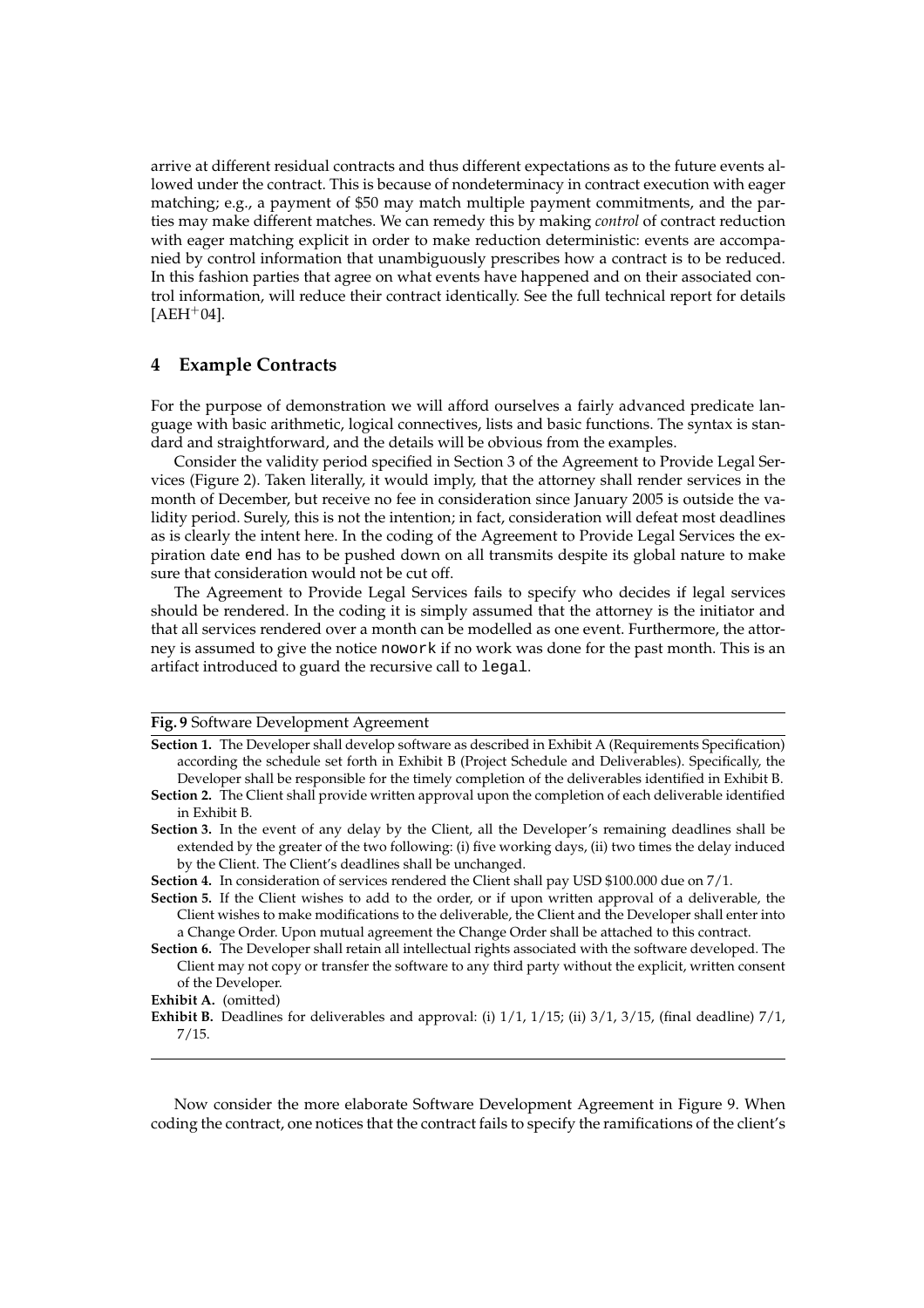**Fig. 10** Specification of Software Development Agreement – note that we assume (easily defined) abbreviations for  $max(x, y)$  and allow subtraction on the domain Time. letrec

```
deliverables (dev, client, payment, deliv1, deadline1, approv1,
                                        deliv2, deadline2, approv2,
                                        delivf, deadlinef, approvf) =
      transmit(dev, client, deliv1, T1 | T1 <= deadline1)).
      transmit(client, dev, "ok", T).
      transmit(dev, client, deliv2, T2 |
               T2 \le deadline2 + max(5d, (T - approv1) * 2)).
      transmit(client, dev, "ok", T).
      transmit(dev, client, delivf, Tf |
               Tf \le deadlinef + max(5d, (T - approv2) * 2)).
      transmit(client, dev, "ok", T).
      transmit(dev, client, "done", T).
      Success
    software (dev, client, payment, paymentdeadline, ds) =
      deliverables (dev, client, deliv1, deadline1, approv1,
                                 deliv2, deadline2, approv2,
                                 delivf, deadlinef, approvf) ||
      transmit(client, dev, payment, T | T \leq paymentdeadline)
in
 software ("Me", "Client", 100000, 2004.7.1, d1, 2004.1.1, 2004.1.15,
            d2, 2004.3.1, 2004.3.15, final, 2004.7.1, 2004.7.15)
```
non-approval of a deliverable. One also sees that the contract does not specify what to do if due to delay, some approval deadline comes before the postponed delivery date. In the current code, this is taken to mean further delay on the client's part even if the client gave approval at the same time as the deliverable was transmitted. It seems that contract coding is a healthy process in the sense that it will often unveil underspecification and errors in the natural language contract being coded. The Change Order described in Section 5 of the contract and the intellectual rights described in Section 6 are not coded due to certain limitations in our language. We will postpone the discussion of this this paper's Section 6.

# **5 Contract Analysis**

The formal groundwork in order, we can begin to ask ourselves questions about contracts such as: What is my first order of business? When is the next deadline? How much of a particular resource will I gain from my portfolio and at what times? What is the monetary value of my portfolio? Will contract fulfillment require more than the  $x$  units I currently have in stock?

The attempt to answer such questions is broadly referred to as *contract analysis*. The residuation property allows a contract analysis to be applied at any time (i.e. to any residual contract), and we can thus continuously monitor the execution of the contracts in our portfolio.

Recall that our contract specification language is parameterized over the language of predicates and arithmetic. There is a clear trade-off in play here: a sophisticated language buys expressiveness, but renders most of the analyses undecidable.

There is another source of difficulties. Variables may be bound to components of an event that is unknown at the time of analysis. An expression like transmit $(a_1, a_2, R, T |$ true). offers little insight into the nature of  $R$  unless furnished with a probability vector over all resources.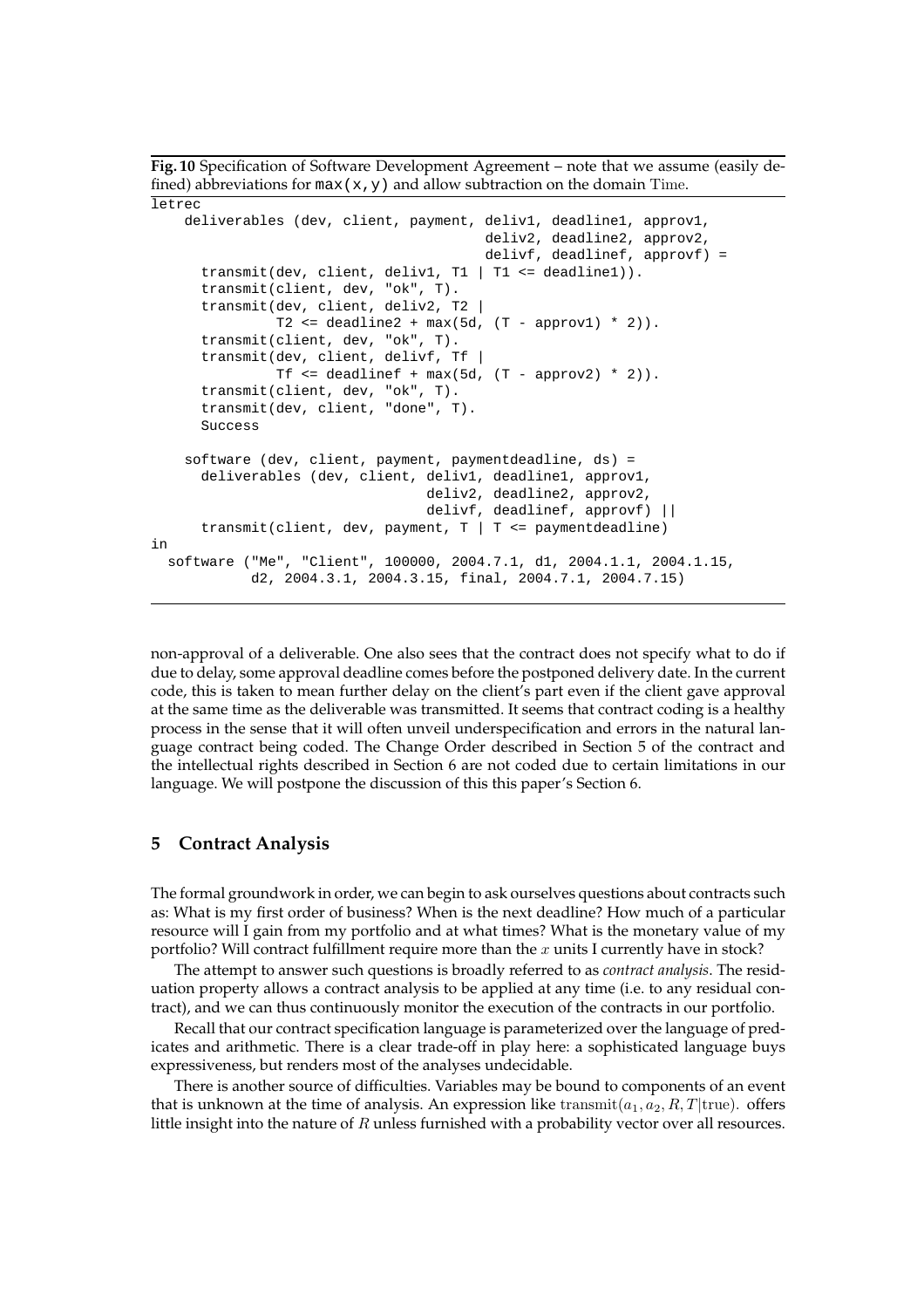Here we will circumvent these problems by making do with a restricted predicate language and accepting that analyses may not give answers on all input (but will give correct answers).

The predicate language is plugged in at two locations. In function application  $f(\boldsymbol{a})$  where all components of the vector  $a$  must checked according to the rules of the predicate language, and in transmit $(a_1, a_2, r, t|P)$  where P must have the type Boolean. As previously we require that  $a_1$ ,  $a_2$ ,  $r$ , and  $t$  are either variables (bound or unbound) or constants. If some components are bound variables or constants, they must be equal to the corresponding components of an incoming event  $(a'_1, a'_2, r', t')$  for a match to occur.

Consider the syntax provided in figure 11. In addition to the types Agent, Resource, and Time, the language has the fundamental types Int and Boolean. Take  $\tau$  to range over  $\{Int, Time\}$ , take  $\sigma$  to range over  $\tau \cup \{Agent, Resource\}$ , and assume that constants can be uniquely typed (e.g. time constants are in ISO format, and agent and resource constants are known).

The language allows arithmetic on integers, simple propositional logic, and manipulation of the two abstract types Resource and Time. Given a time (date)  $t$  we may add an integral number of years, months or days. For example  $2004.1.1 + 3d + 1y$  yields  $2005.1.4$ . Resources permit a projection on a named component (field) and all fields are of type Int. E.g. to extract the total amount from an information resource named *invoice* we write  $\#(invoice, total, t)$ where  $t$  is some date<sup>5</sup>. The fields of resources may change over time; hence the third Time parameter.

Observables can now be understood simply as fields of a ubiquitous resource named obs. An Int may double for a Resource in which case the Int is understood to be a currency amount.

|                                       | Fig. 11 Example syntax for predicate language                                                                                                                |                                                                                                       |                                                                                     |  |
|---------------------------------------|--------------------------------------------------------------------------------------------------------------------------------------------------------------|-------------------------------------------------------------------------------------------------------|-------------------------------------------------------------------------------------|--|
| $\Delta \vdash \Delta (var) = \sigma$ | $\Delta \vdash \text{type}(const) = \sigma$                                                                                                                  |                                                                                                       | $\Delta \vdash e_1$ : Int $\Delta \vdash e_2$ : Int op $\in \{+, -, *, /\}$         |  |
| $\Delta$ + var : $\sigma$             | $\Delta \vdash const : \sigma$                                                                                                                               |                                                                                                       | $\Delta \vdash e_1$ op $e_2$ : Int                                                  |  |
|                                       | $\Delta \vdash t :$ Time $\Delta \vdash e :$ Int $f \in \{y, m, d\}$ op $\in \{+, -\}$<br>$\Delta$ + t op e f : Time                                         |                                                                                                       | $\Delta \vdash e :$ Time $f \in \{y, m, d\}$<br>$\Delta \vdash e \# f : \text{Int}$ |  |
|                                       | $\Delta \vdash r :$ Resource $\Delta \vdash t :$ Time $f \in fields(r)$<br>$\Delta \vdash \#(r, f, t) :$ Int                                                 |                                                                                                       | $\Delta \vdash e : \text{Int}$<br>$\Delta \vdash e :$ Resource                      |  |
|                                       | $\Delta \vdash e_1 : \tau \quad \Delta \vdash e_2 : \tau$<br>$\Delta \vdash e_1 < e_2$ : Boolean                                                             | $\Delta \vdash e_1 : \sigma \Delta \vdash e_2 : \sigma$<br>$\Delta \vdash e_1 = e_2 : \text{Boolean}$ |                                                                                     |  |
|                                       | $\Delta \vdash b_1 : \text{Boolean } \Delta \vdash b_2 : \text{Boolean } \text{op} \in \{\text{and}, \text{or}\}\$<br>$\Delta \vdash b_1$ op $b_2$ : Boolean |                                                                                                       | $\Delta \vdash b : \text{Boolean}$<br>$\Delta$ $\vdash$ not b : Boolean             |  |
|                                       |                                                                                                                                                              |                                                                                                       |                                                                                     |  |

Ideally, a contract analysis can be performed *compositionally*, i.e. can be implemented by recursively evaluating subcontracts. This section contains a simple analysis with this property. Space considerations prevent a walkthrough of more involved examples, but the basic idea should be clear. We will assume for simplicity that recursively defined contracts are *guarded*. The analyses are presented using inference systems defined by induction on syntax, emphasizing the declarative and compositional nature of the analyses.

<sup>&</sup>lt;sup>5</sup> When a resource is introduced into the system through a match, it must be dynamically checked that it possesses the required fields. The set of required fields can be statically determined by a routine type check annotating resources with field names à la  $\{date, total, paymentdeadline\}$ Resource. To keep things simple we omit this type extension here.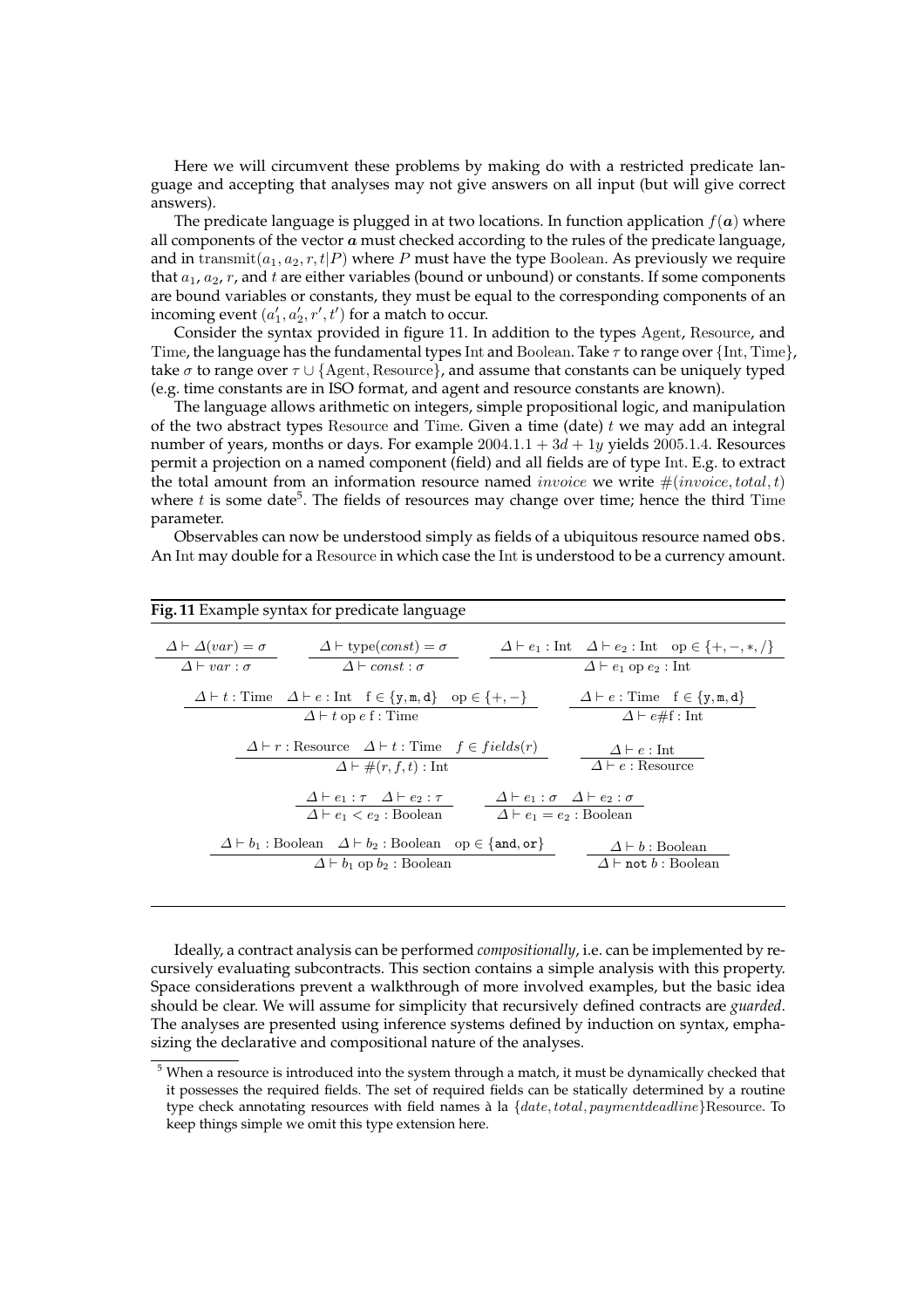#### **5.1 Example: Next Point of Interest and Task List**

**Fig. 12** Task list analysis

Given a contract or a portfolio of contracts it is tremendously important for an agent to know when and how to act. To this end we demonstrate how a very simple *task list* can be compiled.

Consider the definition given in Figure 12. The function gives a structured response to reflect the decision structure (the task list) of the contract. It operates on a very simple subset of the predicate language that, however, is indicative of the bulk of temporal constraints in contracts: only interval conditions of the form  $a \leq T$  and  $T \leq b$  with T the time variable in the enclosing transmit commitment are admitted. Such a condition is abbreviated to [a; b]. It is important to notice that the result of the analysis may be incomplete. A task is only added if the agents agree (i.e.  $a = a1$ ), but if a 1 is not bound at the time of analysis, the task is simply skipped. A more elaborate dataflow analysis might reveal that in fact a1 is always bound to a.

Also notice the case for application  $f(a)$ . We expand the body of the named contract f given arguments a but only once. This measure ensures termination of the analysis, but reduces the function's look-ahead horizon. Hence, any task or point of interest more than one recursive unfolding away is not detected. This is unlikely to have practical significance for two reasons: (1) recursively defined contracts are guarded and so a transmit must be matched before a new unfold can occur. This transmit therefore is presumably more relevant than any other transmits further down the line; (2) it would be grossly unidiomatic that some transmit  $t_1$  was required to be matched before another transmit  $t_2$ , but nevertheless had a later deadline than that of  $t_2$ .

| $D, \delta, a, t \vdash$ Success : $\lbrack \rbrack$ $D, \delta, a, t \vdash$ Failure : $\lbrack \rbrack$                                                                                       |                                                              |
|-------------------------------------------------------------------------------------------------------------------------------------------------------------------------------------------------|--------------------------------------------------------------|
| $\models a \neq a_1$ $\boldsymbol{X} = (a_1, A, R, T)$<br>$D, \delta, a, t \vdash \text{transmit}(X \mid [x; y]). c : do []$ $D, \delta, a, t \vdash \text{transmit}(X \mid [x; y]). c : do []$ | $\models t \notin [x; y]$                                    |
| $= a = a_1$ $X = (a_1, A, R, T)$ $t \in [x, y]$<br>$D, \delta, a, t \vdash \text{transmit}(\boldsymbol{X} \mid [x; y]) : \text{do } [\text{transmit}(\boldsymbol{X} \mid [x; y])]$              |                                                              |
| $D, \delta, a, t \vdash c_1 : l_1 \quad D, \delta, a, t \vdash c_2 : l_2$<br>$D, \delta, a, t \vdash c_1 + c_2 : choose[l1, l2]$                                                                |                                                              |
| $D \vdash c_1$ nullable $D, \delta, a, t \vdash c_1 : l_1$ $D, \delta, a, t \vdash c_2 : l_2$<br>$D, \delta, a, t \vdash c_1; c_2 : choose[l1, l2]$                                             |                                                              |
| $D \not\vdash c_1$ nullable $D, \delta, a, t \vdash c_1 : l_1$ $D, \delta, a, t \vdash c_1 : l_1$ $D, \delta, a, t \vdash c_2 : l_2$<br>$D, \delta, a, t \vdash c_1; c_2 : l_1$                 | $D, \delta, a, t \vdash c_1 \parallel c_2 : l_1 \otimes l_2$ |
| $(f[X] = c) \in D$ $D, \delta, a, t \vdash c : l$<br>$D, \delta, a, t \vdash f(a) : l$                                                                                                          |                                                              |

The examples given above, in their simplicity, may be extended given knowledge of the problem domain. In particular, knowledge of or forecasting about probable event sequences may be used in a manner "orthogonal" to the coding of analyses by appropriate function calls.

Analyses that are possible to implement in this way include resource flow forecasting (supply requirements); terminability by agent; latest termination; earliest termination; and valuation, or simply put: What is the value to an agent of a given contract?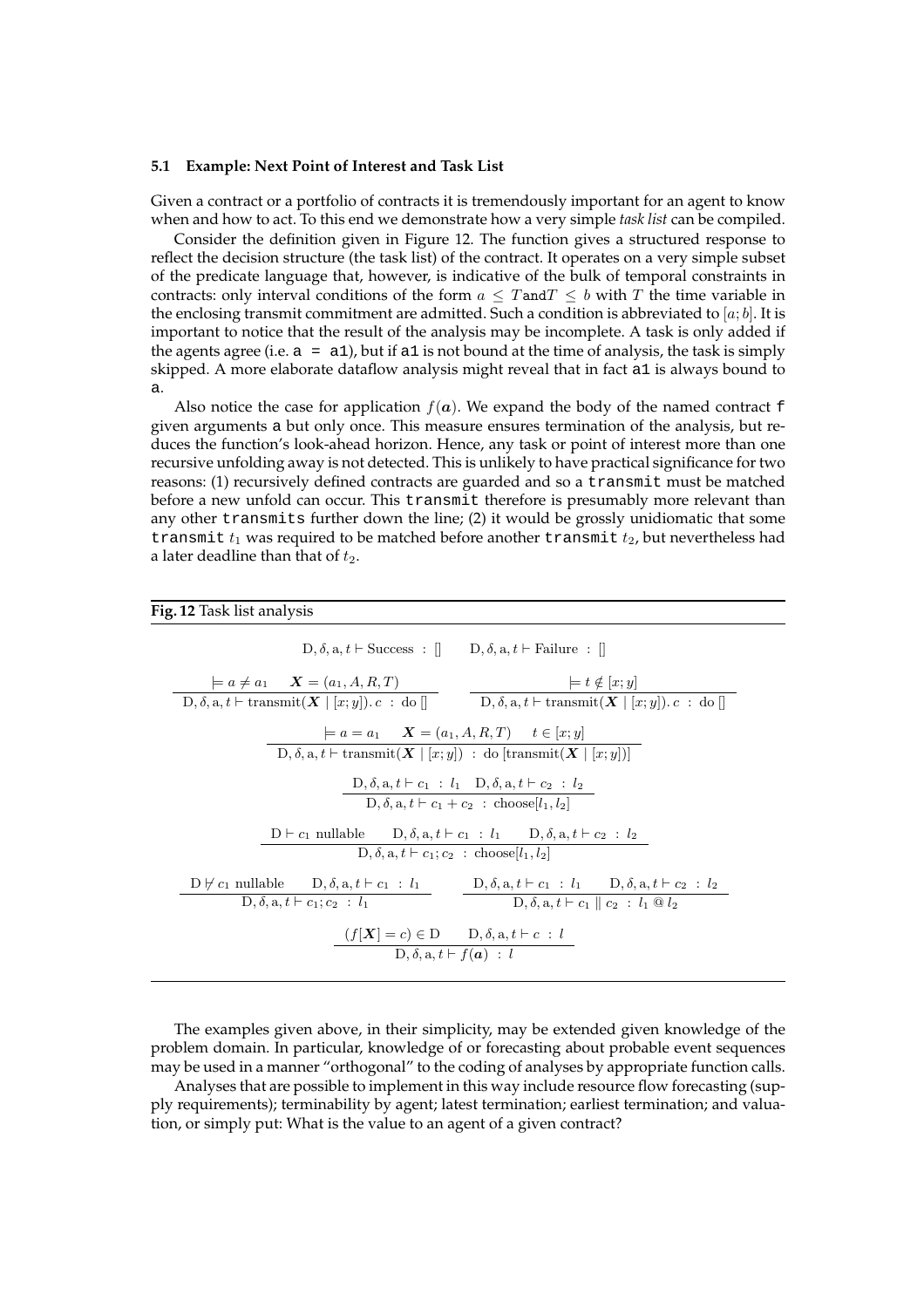### **6 Discussion and Future Work**

The Software Development Agreement (Figure 9) provides a good setting to observe the limitations to our approach and the ramifications of the design choices made.

The Change Order is not coded. It might be cleverly coded in the current language, again using constraints on the events passed around, but a more natural way would be using higherorder contracts, i.e. contracts taking contracts as arguments. Thus, a Change Order would simply be the passing back and forth of a contract followed by an instantiation upon agreement.

Contracts often specify certain things that are not to be done (e.g. not copying the software). Such restrictions should intersect all other outstanding contracts and limit them appropriately. A higher-order language or predicates that could guard all transmits of an entire subcontract might ameliorate this in a natural way.

A fuller range of language constructions that programmers are familiar with is also desirable; in the present incarnation of the contract language, several standard constructions have been left out in order to emphasize the core event model. In practice, conditionals and various sorts of lambda abstractions would make the language easier to use, though not strictly more expressive, as they can be encoded through events, albeit in a non-intuitive way. A conditional that is *not* driven by events (i.e. an if-then-else) seems to be needed for natural coding in many real-world contracts. Also, a catch-throw mechanism for unexpected events would make contracts more robust.

Conversely, certain features of the language appear to be almost too strong for the domain; the inclusion of full recursion means that contracts active for an unlimited period of time, say leases, are easy to code, but make contract analysis significantly harder. In practice, contracts running for "unlimited" time periods often have external constraints (usually local legislation) forcing the contract to be reassessed by its parties, and possibly government representatives, from time to time. Having only a restricted form of recursion that suffices for most practical applications should simplify contract analysis.

The expressivity of the contract language and indeed the feasibility of non-trivial contract analysis depends heavily on the predicate language used. Predicates restricted to the form  $[a, b]$  are surely too limited, and further investigation into the required expressiveness of the predicate language is desirable.

While the language is parametrized over the predicate language used, almost all realworld applications will require some model of time and timed events to be incorporated. The current event model allows for encoding through the predicate language, but an extended set of events, with companion semantics, would make for easier contract programming; timer (or "trigger") events appear to be ubiquitous when encoding contracts.

# **7 Related Work**

The impetus for this work comes from two directions: the REA accounting model pioneered by McCarthy [McC82] and Peyton Jones, Eber and Seward's seminal article on specification of financial contracts [JES00]. Furthermore, given that contracts specify protocols as to how parties bound by them are to interact with each other there are links to process and workflow models.

Peyton Jones, Eber and Seward [JES00] present a compositional language for specifying financial contracts. It provides a decomposition of known standard contracts such as zero coupon bonds, options, swaps, straddles, etc., into individual payment commitments that are combined declaratively using a small set of contract combinators. All contracts are twoparty contracts, and the parties are implicit. The combinators (taken from [JE03], revised from [JES00]) correspond to Success,  $\|\cdot, \cdot + \cdot, \text{transmit}(\cdot)$  of our language  $\mathcal{C}^{\mathcal{P}}$ ; it has no direct counterparts to Failure, ·; · nor, most importantly, recursion or iteration. On the other hand, it